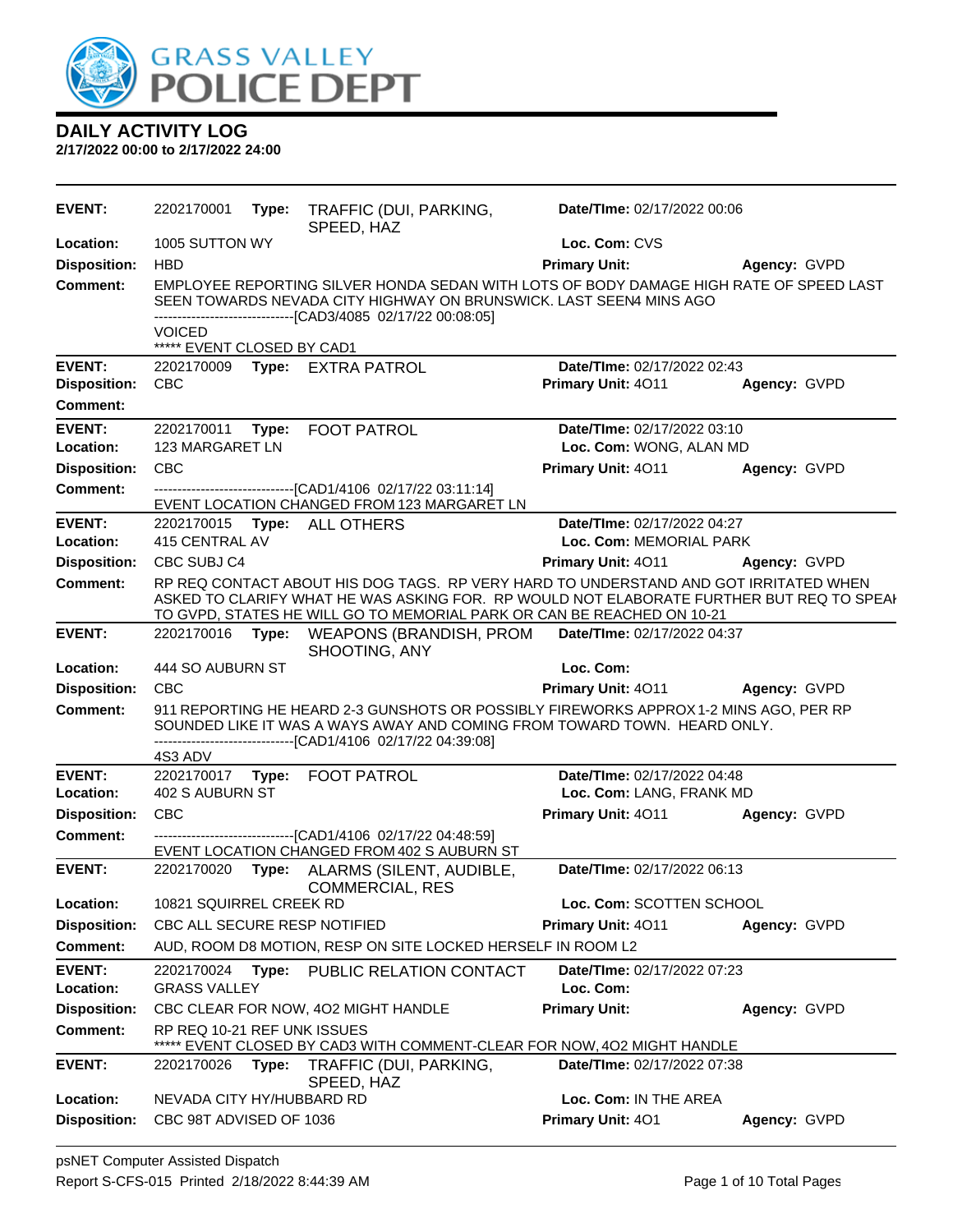

| <b>Comment:</b>            | RP RPT'G MALE IN DRK CLOTHING IN THE ROAD TRYING TO HIT VEHS WITH A PUSH BROOM                                                                                                                                                             |                                                                                                                                                              |                                          |              |  |  |
|----------------------------|--------------------------------------------------------------------------------------------------------------------------------------------------------------------------------------------------------------------------------------------|--------------------------------------------------------------------------------------------------------------------------------------------------------------|------------------------------------------|--------------|--|--|
| <b>EVENT:</b>              | 2202170029                                                                                                                                                                                                                                 | Type: PUBLIC RELATION CONTACT                                                                                                                                | Date/TIme: 02/17/2022 08:03              |              |  |  |
| Location:                  | 867 SUTTON WY                                                                                                                                                                                                                              |                                                                                                                                                              | Loc. Com: SAFEWAY                        |              |  |  |
| <b>Disposition:</b>        | <b>CBC</b>                                                                                                                                                                                                                                 |                                                                                                                                                              | Primary Unit: 401                        | Agency: GVPD |  |  |
| <b>Comment:</b>            |                                                                                                                                                                                                                                            | RP REQ TO SPEAK WITH OFFICER NEAR THE LAUNDRY MAT REF A MOTORHOME PARKED NEAR<br>HOSPITALITY HOUSE. RP STATES THAT SHE WILL BUY OFFICER A STARBUCKS AS WELL. |                                          |              |  |  |
| <b>EVENT:</b>              | 2202170037<br>Type:                                                                                                                                                                                                                        | TRAFFIC (DUI, PARKING,<br>SPEED, HAZ                                                                                                                         | Date/TIme: 02/17/2022 08:46              |              |  |  |
| Location:                  | 1219 SUTTON WY                                                                                                                                                                                                                             |                                                                                                                                                              | Loc. Com: KNIGHTS PAINT 530 273 6401     |              |  |  |
| <b>Disposition:</b>        | <b>CBC</b>                                                                                                                                                                                                                                 |                                                                                                                                                              | <b>Primary Unit: 4018</b>                | Agency: GVPD |  |  |
| Comment:                   |                                                                                                                                                                                                                                            | RP IN THE GVPD LOBBY TO SPEAK TO OFFICER ABOUT PARKING ISSUES                                                                                                |                                          |              |  |  |
| <b>EVENT:</b>              | 2202170038                                                                                                                                                                                                                                 | Type: ALL OTHERS                                                                                                                                             | Date/TIme: 02/17/2022 08:52              |              |  |  |
| Location:                  | GOLD FLAT RD/49/20                                                                                                                                                                                                                         |                                                                                                                                                              | Loc. Com: CALTRANS                       |              |  |  |
| <b>Disposition:</b>        | <b>CBC</b>                                                                                                                                                                                                                                 |                                                                                                                                                              | Primary Unit: 402                        | Agency: GVPD |  |  |
| <b>Comment:</b>            | C <sub>4</sub>                                                                                                                                                                                                                             |                                                                                                                                                              |                                          |              |  |  |
|                            |                                                                                                                                                                                                                                            | --------------------[CAD3/4011 02/17/22 08:52:47]<br>EVENT LOCATION CHANGED FROM CALTRANS                                                                    |                                          |              |  |  |
| <b>EVENT:</b>              | 2202170039<br>Type:                                                                                                                                                                                                                        | DISTURBANCE (NOISE,<br>MUSIC, VERBAL, BARKI                                                                                                                  | Date/TIme: 02/17/2022 08:53              |              |  |  |
| Location:                  | 129 S AUBURN ST                                                                                                                                                                                                                            |                                                                                                                                                              | Loc. Com: GRASS VALLEY POLICE DEPARTMENT |              |  |  |
| <b>Disposition:</b>        | <b>GOA GOA</b>                                                                                                                                                                                                                             |                                                                                                                                                              | Primary Unit: 401                        | Agency: GVPD |  |  |
| <b>Comment:</b>            | RP IN GVPD LOBBY REQ TO SPEAK WITH OFFICER REF SUBJ'S HARASSING HIM. RP WASNT ABLE TO<br>ARTICULATE FURTHER, STATED "ITS HARD TO EXPLAIN AND YOULL THINK IM CRAZY"  RP DID STATE THAT<br>HE DID NOT SEE ANY OF THE SUBJ'S NEARBY CURRENTLY |                                                                                                                                                              |                                          |              |  |  |
| <b>EVENT:</b>              | 2202170041                                                                                                                                                                                                                                 | Type: ALARMS (SILENT, AUDIBLE,<br><b>COMMERCIAL, RES</b>                                                                                                     | Date/TIme: 02/17/2022 09:01              |              |  |  |
| Location:                  | 281 MANOR DR                                                                                                                                                                                                                               |                                                                                                                                                              | Loc. Com:                                |              |  |  |
| <b>Disposition:</b>        | CBC CONSTRUCTION CO                                                                                                                                                                                                                        |                                                                                                                                                              | Primary Unit: 4018                       | Agency: GVPD |  |  |
| <b>Comment:</b>            | LEE RESIDENCE                                                                                                                                                                                                                              | 10-33A/ FRONT DOOR AND LIVING ROOM MOTION/ RESP PENDING                                                                                                      |                                          |              |  |  |
| <b>EVENT:</b>              | 2202170047 Type:                                                                                                                                                                                                                           | TRAFFIC (DUI, PARKING,<br>SPEED, HAZ                                                                                                                         | Date/TIme: 02/17/2022 09:22              |              |  |  |
| Location:                  | 427 KATE HAYES ST                                                                                                                                                                                                                          |                                                                                                                                                              | Loc. Com: ACROSS FROM                    |              |  |  |
| <b>Disposition:</b>        | <b>CBC</b>                                                                                                                                                                                                                                 |                                                                                                                                                              | <b>Primary Unit: 4S5</b>                 | Agency: GVPD |  |  |
| Comment:                   |                                                                                                                                                                                                                                            | RP RPT'G 2 TRUCKS PARTIALLY BLKING HIS DRIVEWAY, HE IS UNABLE TO GET IN AND OUT                                                                              |                                          |              |  |  |
| <b>EVENT:</b><br>Location: | 2202170054<br>1103 SUTTON WY                                                                                                                                                                                                               | Type: ABANDONED VEHICLES                                                                                                                                     | Date/TIme: 02/17/2022 09:43<br>Loc. Com: |              |  |  |
| <b>Disposition:</b>        | CBC 4S5 HANDLING W/ CURRENT CALL                                                                                                                                                                                                           |                                                                                                                                                              | <b>Primary Unit: 401</b>                 | Agency: GVPD |  |  |
| Comment:                   | <b>TRAFFIC</b>                                                                                                                                                                                                                             | RP RPT'G MOTORHOME HAS BEEN PARKED IFO BSN FOR A WEEK, BLOCKING LINE OF SIGHT OF ONCOMING                                                                    |                                          |              |  |  |
| <b>EVENT:</b>              | 2202170055<br>Type:                                                                                                                                                                                                                        | <b>SUBJECT STOP</b>                                                                                                                                          | Date/TIme: 02/17/2022 09:47              |              |  |  |
| Location:                  | 1000 BLK SUTTON                                                                                                                                                                                                                            |                                                                                                                                                              | Loc. Com:                                |              |  |  |
| <b>Disposition:</b>        | <b>CBC</b>                                                                                                                                                                                                                                 |                                                                                                                                                              | Primary Unit: 4S5                        | Agency: GVPD |  |  |
| <b>Comment:</b>            |                                                                                                                                                                                                                                            | OW SEVERAL, ALSO HANDLING THE MOTORHOME                                                                                                                      |                                          |              |  |  |
| <b>EVENT:</b>              | 2202170059<br>Type:                                                                                                                                                                                                                        | ALARMS (SILENT, AUDIBLE,<br><b>COMMERCIAL, RES</b>                                                                                                           | Date/TIme: 02/17/2022 10:09              |              |  |  |
| Location:                  | 171 RYANS LN                                                                                                                                                                                                                               |                                                                                                                                                              | Loc. Com:                                |              |  |  |
| <b>Disposition:</b>        | CBC CTCD OWNER                                                                                                                                                                                                                             |                                                                                                                                                              | Primary Unit: 401                        | Agency: GVPD |  |  |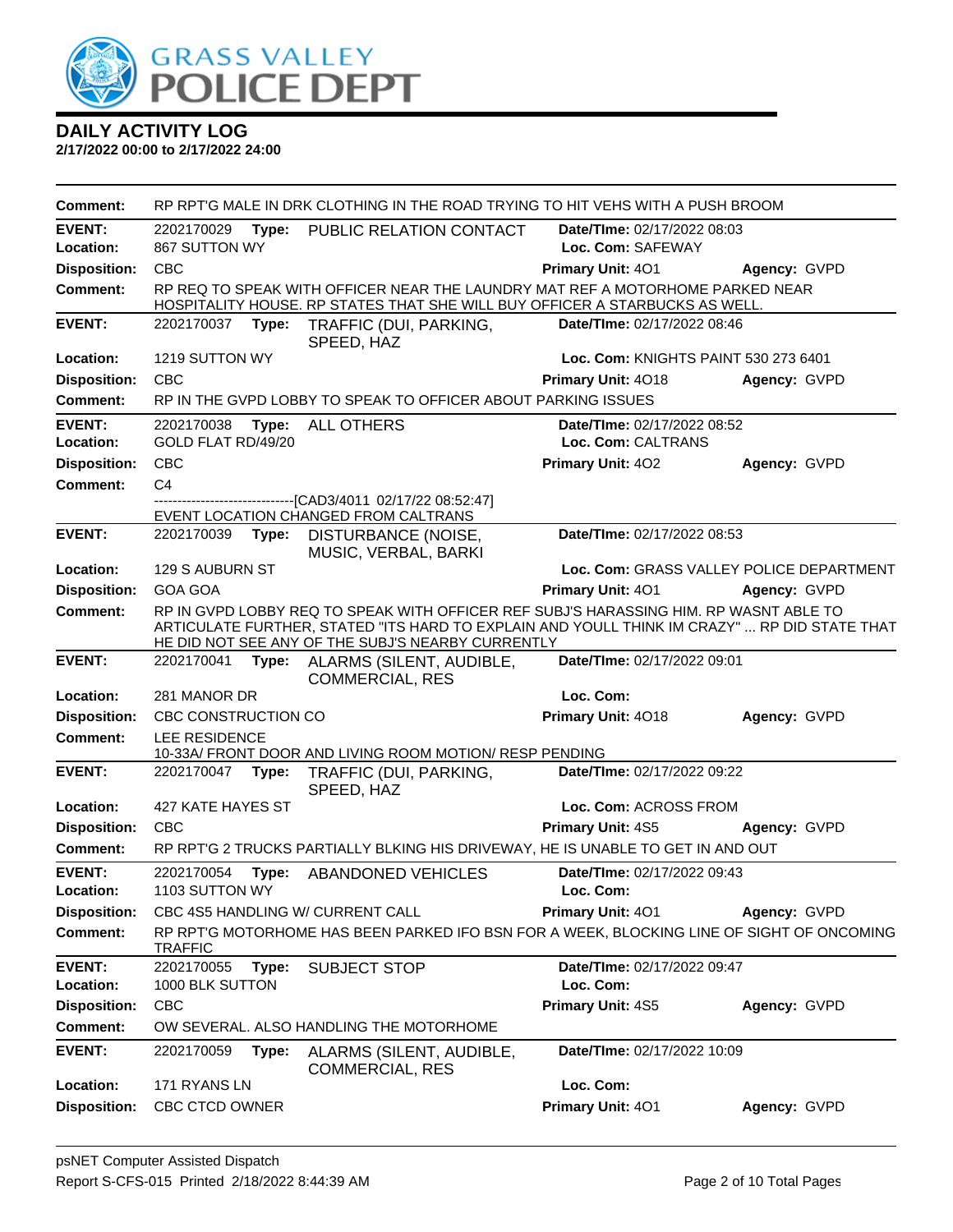

| Comment:                   | <b>FRAGA RESIDENCE</b><br>10-33A/ ENTRY EXIT ZONE 3/ RESP "KATHLENE" HAD WRONG PASSCODE AND IS ON SCENE |                                                                                                                                                                                                                       |                                                  |              |  |  |
|----------------------------|---------------------------------------------------------------------------------------------------------|-----------------------------------------------------------------------------------------------------------------------------------------------------------------------------------------------------------------------|--------------------------------------------------|--------------|--|--|
| <b>EVENT:</b>              | 2202170060<br>Type:                                                                                     | RESTRAINING ORDERS (TRO,<br>OAH, CUSTODY, C                                                                                                                                                                           | Date/TIme: 02/17/2022 10:11                      |              |  |  |
| Location:                  | <b>GATES PL/NEVADA CITY HY</b>                                                                          |                                                                                                                                                                                                                       | Loc. Com: SPIRIT HOUSE                           |              |  |  |
| <b>Disposition:</b>        | CBC 98T NEG CRIME                                                                                       |                                                                                                                                                                                                                       | Primary Unit: 4018                               | Agency: GVPD |  |  |
| <b>Comment:</b>            | ASSITANCE. PARTIES SEPARATED                                                                            | 911 XFR FROM CHP-- RP REPORTING SUBJ THERE THAT IS VIOLATING A RESTRAINING ORDER AND RP REQ<br>--------------------[CAD2/3973 02/17/22 10:13:06]                                                                      |                                                  |              |  |  |
|                            | NEG WEAPONS SEEN                                                                                        |                                                                                                                                                                                                                       |                                                  |              |  |  |
| <b>EVENT:</b>              |                                                                                                         | 2202170062 Type: TRAFFIC ACCIDENT                                                                                                                                                                                     | Date/TIme: 02/17/2022 10:13                      |              |  |  |
| <b>Location:</b>           | 400 S CHURCH ST                                                                                         |                                                                                                                                                                                                                       | Loc. Com: MOUNT ST MARYS SCHOOL                  |              |  |  |
| <b>Disposition:</b>        | <b>CBC MESSAGE LEFT</b>                                                                                 |                                                                                                                                                                                                                       | <b>Primary Unit: 401</b>                         | Agency: GVPD |  |  |
| <b>Comment:</b>            |                                                                                                         | RP REQ 10-21 FOR A COLD 20002 OCCURED 2/16 AT 1427HRS<br>SU DROVE A WHI HONDA SUV DRIVEN BY AN OLDER FEMALE                                                                                                           |                                                  |              |  |  |
| <b>EVENT:</b>              | 2202170068                                                                                              | Type: COMMUNITY POLICING<br><b>ACTION</b>                                                                                                                                                                             | Date/TIme: 02/17/2022 10:36                      |              |  |  |
| <b>Disposition:</b>        | <b>CBC</b>                                                                                              |                                                                                                                                                                                                                       | Primary Unit: 402                                | Agency: GVPD |  |  |
| <b>Comment:</b>            |                                                                                                         |                                                                                                                                                                                                                       |                                                  |              |  |  |
| <b>EVENT:</b>              | 2202170069                                                                                              | Type: FOLLOWUP                                                                                                                                                                                                        | Date/TIme: 02/17/2022 10:45                      |              |  |  |
| Location:                  | OAK ST/CENTRAL AV                                                                                       |                                                                                                                                                                                                                       | Loc. Com:                                        |              |  |  |
| <b>Disposition:</b>        | <b>CBC</b>                                                                                              |                                                                                                                                                                                                                       | <b>Primary Unit: 4S5</b>                         | Agency: GVPD |  |  |
| <b>Comment:</b>            |                                                                                                         | RP REQ 10-21 REF VEH RELEASE G2200370                                                                                                                                                                                 |                                                  |              |  |  |
| <b>EVENT:</b>              | 2202170073                                                                                              | Type: COMMUNITY POLICING<br><b>ACTION</b>                                                                                                                                                                             | Date/TIme: 02/17/2022 11:02                      |              |  |  |
| Location:                  | 600 MINNIE ST                                                                                           |                                                                                                                                                                                                                       | Loc. Com:                                        |              |  |  |
| <b>Disposition:</b>        | <b>CBC</b>                                                                                              |                                                                                                                                                                                                                       | Primary Unit: 402                                | Agency: GVPD |  |  |
| <b>Comment:</b>            |                                                                                                         | -------------------------------[CAD1/4056 02/17/22 11:04:08]<br>EVENT LOCATION CHANGED FROM 600 MINNIE                                                                                                                |                                                  |              |  |  |
| <b>EVENT:</b><br>Location: | 105 NEAL ST                                                                                             | 2202170074 Type: TRAFFIC ACCIDENT                                                                                                                                                                                     | Date/TIme: 02/17/2022 11:02<br>Loc. Com: SAFEWAY |              |  |  |
| <b>Disposition:</b>        | <b>RPT</b>                                                                                              |                                                                                                                                                                                                                       | Primary Unit: 401                                | Agency: GVPD |  |  |
| <b>Case No:</b>            | G2200423                                                                                                |                                                                                                                                                                                                                       |                                                  |              |  |  |
| <b>Comment:</b>            |                                                                                                         | RP REPORTING A VEH HIT AN UNOCCUPIED VEH. SUSP VEH IS BLUE TRUCK //63074Z1 RP STATES THE<br>DRIVER IS STILL IN SUSP VEH AND IS PARKED NEAR WILD BIRDS<br>-------------------------------[CAD2/3973_02/17/22 11:03:13] |                                                  |              |  |  |
|                            |                                                                                                         | WHILE LANDLINE THE RP HAS APPROACHED THE SUSP IN HIS VEH STATING HE CALLED HTE POLICE<br>-------------------------------[CAD2/3973 02/17/22 11:03:19]                                                                 |                                                  |              |  |  |
|                            | CAN HEAR 415V IN BACKGROUND NOW                                                                         | -------------------------------[CAD2/3973 02/17/22 11:04:18]                                                                                                                                                          |                                                  |              |  |  |
|                            |                                                                                                         | VICT VEH IS GREY MITSUBISHI MIRAGE // 8YJC257<br>-------------------------------[CAD2/3973_02/17/22 11:04:29]                                                                                                         |                                                  |              |  |  |
|                            |                                                                                                         | RP HAS NOW STEPPED AWAY FROM SUSP SUSP VEH IS STILL PARKED<br>-------------------------------[CAD1/4056 02/17/22 11:16:55]                                                                                            |                                                  |              |  |  |
| <b>EVENT:</b>              | 2202170082<br>Type:                                                                                     | ISSUED CASE# G2200423 FOR AGENCY GVPD by UNIT 4O1<br>DISTURBANCE (NOISE,                                                                                                                                              | Date/TIme: 02/17/2022 11:37                      |              |  |  |
| Location:                  |                                                                                                         | MUSIC, VERBAL, BARKI                                                                                                                                                                                                  | Loc. Com:                                        |              |  |  |
|                            | 276 GATES PL                                                                                            | WA WARNED OF 602 AND REMOVED FROM                                                                                                                                                                                     | Primary Unit: 4K6                                |              |  |  |
| <b>Disposition:</b>        | <b>PROPERTY</b>                                                                                         |                                                                                                                                                                                                                       |                                                  | Agency: GVPD |  |  |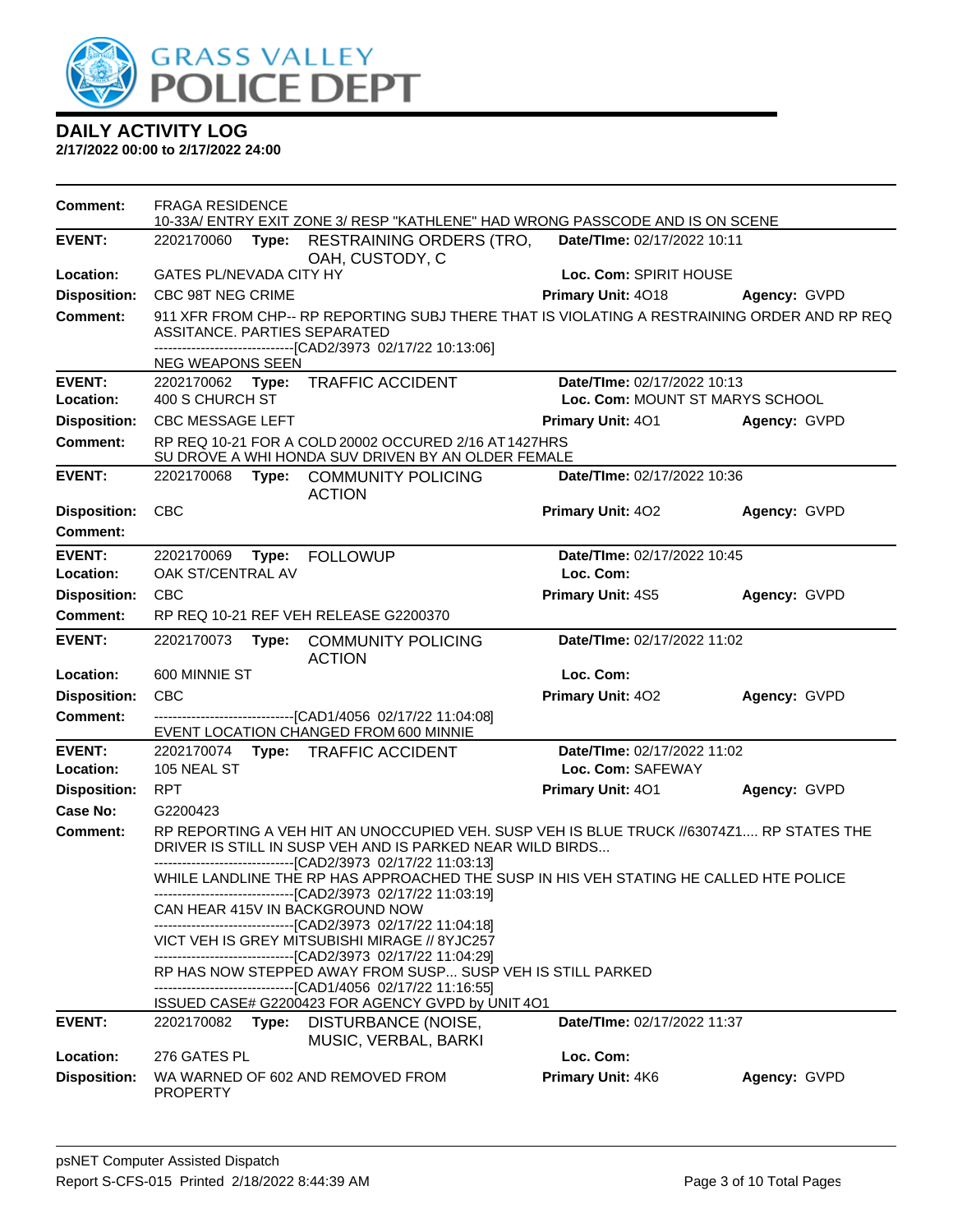

| Comment:            | 911 TRANSFER FROM CHP-- RP REPORTING HES BEING HARASSED BY STAFF THERE.                                                |       |                                                                                                                                                                                                                                                                                                                                                                                     |                                                          |                                          |  |  |
|---------------------|------------------------------------------------------------------------------------------------------------------------|-------|-------------------------------------------------------------------------------------------------------------------------------------------------------------------------------------------------------------------------------------------------------------------------------------------------------------------------------------------------------------------------------------|----------------------------------------------------------|------------------------------------------|--|--|
|                     |                                                                                                                        |       | --------------------[CAD2/3973_02/17/22_11:59:23]<br>RP CALLED BACK REQ TO PRESS CHARGES RP WAS ADVISED OFFICER WAS ENRT.                                                                                                                                                                                                                                                           |                                                          |                                          |  |  |
| <b>EVENT:</b>       | 2202170097 Type:                                                                                                       |       | 911 UNKNOWN                                                                                                                                                                                                                                                                                                                                                                         | Date/TIme: 02/17/2022 12:27                              |                                          |  |  |
|                     |                                                                                                                        |       | (HANGUPS, ABAN'S)                                                                                                                                                                                                                                                                                                                                                                   |                                                          |                                          |  |  |
| Location:           | 276 GATES PL                                                                                                           |       |                                                                                                                                                                                                                                                                                                                                                                                     | Loc. Com:                                                |                                          |  |  |
| <b>Disposition:</b> | <b>CBC</b>                                                                                                             |       |                                                                                                                                                                                                                                                                                                                                                                                     | Primary Unit: 4S5                                        | Agency: GVPD                             |  |  |
| <b>Comment:</b>     | 911 VENTING ABOUT HIS RIGHTS BEING VIOLATED, STATING SOMETHING ABOUT "IMPEDING HIS RIGHTS"<br>AND FALSE IMPRISONMENT". |       |                                                                                                                                                                                                                                                                                                                                                                                     |                                                          |                                          |  |  |
|                     |                                                                                                                        |       | RP STATING HES AT GVPD HOWEVER WANTS TO TALK TO A DEPUTY BECAUSE HES UPSET W/ GVPD                                                                                                                                                                                                                                                                                                  |                                                          |                                          |  |  |
| <b>EVENT:</b>       | 2202170098                                                                                                             |       | Type: PUBLIC RELATION CONTACT                                                                                                                                                                                                                                                                                                                                                       | Date/TIme: 02/17/2022 12:32                              |                                          |  |  |
| Location:           | 133 WINDSOR LN                                                                                                         |       |                                                                                                                                                                                                                                                                                                                                                                                     | Loc. Com:                                                |                                          |  |  |
| <b>Disposition:</b> | CBC                                                                                                                    |       |                                                                                                                                                                                                                                                                                                                                                                                     | Primary Unit: 4018                                       | Agency: GVPD                             |  |  |
| <b>Comment:</b>     | WORK.                                                                                                                  |       | RP STATES THEY ARE PAVING THE ROADS IN THE NEIGHBORHOOD AND RP IS COMPLETELY BLOCKED IN<br>AND CANT LEAVE HIS RESIDENCE. RP REQ 10-21 AND WANTS TO KNOW WHO PLANNED/APPROVED THE                                                                                                                                                                                                    |                                                          |                                          |  |  |
| <b>EVENT:</b>       | 2202170099                                                                                                             | Type: | 911 UNKNOWN<br>(HANGUPS, ABAN'S)                                                                                                                                                                                                                                                                                                                                                    | Date/TIme: 02/17/2022 12:33                              |                                          |  |  |
| Location:           | 121 BANK ST                                                                                                            |       |                                                                                                                                                                                                                                                                                                                                                                                     | Loc. Com: GOLD MINERS INN                                |                                          |  |  |
| <b>Disposition:</b> | <b>HBD</b>                                                                                                             |       |                                                                                                                                                                                                                                                                                                                                                                                     | <b>Primary Unit:</b>                                     | Agency: GVPD                             |  |  |
| <b>Comment:</b>     | 911 ABAN                                                                                                               |       |                                                                                                                                                                                                                                                                                                                                                                                     |                                                          |                                          |  |  |
|                     | ***** EVENT CLOSED BY CAD1                                                                                             |       | ----------------------[CAD3/4011_02/17/22_12:34:32]<br>ON CALL BACK, C4 UNK REASON FOR CALL                                                                                                                                                                                                                                                                                         |                                                          |                                          |  |  |
| <b>EVENT:</b>       | 2202170101                                                                                                             |       | Type: 911 UNKNOWN<br>(HANGUPS, ABAN'S)                                                                                                                                                                                                                                                                                                                                              | Date/TIme: 02/17/2022 12:41                              |                                          |  |  |
| Location:           | 129 S AUBURN ST                                                                                                        |       |                                                                                                                                                                                                                                                                                                                                                                                     |                                                          | Loc. Com: GRASS VALLEY POLICE DEPARTMENT |  |  |
| <b>Disposition:</b> | INF LOG PER 4S5                                                                                                        |       |                                                                                                                                                                                                                                                                                                                                                                                     | <b>Primary Unit:</b>                                     | Agency: GVPD                             |  |  |
| <b>Comment:</b>     |                                                                                                                        |       | 911 DEMANDING A DEPUTY INSTEAD OF GVPD, STATING HE CANT DRIVE ANYWHERE ELSE BECAUSE HES<br>TOO UPSET AND WILL CRASH HIS VEH. RP WAS NOT COOPERATIVE WHEN DISPATCH ATTEMPTED TO GIVE<br>HIM THE NON EMERGENCY NUMBER NUMBER WAS EVENTUALLY PROVIDED AND RP WAS ADVISED TO NOT<br>CALL 911 ANY FURTHER FOR ANY NONEMERGENCIES.<br>***** EVENT CLOSED BY CAD1 WITH COMMENT-LOG PER 4S5 |                                                          |                                          |  |  |
| <b>EVENT:</b>       | 2202170102                                                                                                             | Type: | THEFT (GRAND, PETTY, FROM<br><b>MERCHANT)</b>                                                                                                                                                                                                                                                                                                                                       | Date/TIme: 02/17/2022 12:44                              |                                          |  |  |
| Location:           | 2075 NEVADA CITY HY                                                                                                    |       |                                                                                                                                                                                                                                                                                                                                                                                     | Loc. Com: LUMBERJACKS 530 477 8900                       |                                          |  |  |
| <b>Disposition:</b> | <b>CNOP</b>                                                                                                            |       |                                                                                                                                                                                                                                                                                                                                                                                     | Primary Unit: 4K6                                        | Agency: GVPD                             |  |  |
| Comment:            |                                                                                                                        |       | 911 TRANSIENT MALE RETURNED RPS WALLET TO HIM HOWEVER STOLE THE MONEY INSIDE. RP STATING<br>HE CAN SEE THE MONEY IN THE SUBJS POCKETS.                                                                                                                                                                                                                                              |                                                          |                                          |  |  |
|                     |                                                                                                                        |       | LSW SUNGLASSES, HAT, BLK VEST AND BLK JEANS                                                                                                                                                                                                                                                                                                                                         |                                                          |                                          |  |  |
|                     |                                                                                                                        |       | RP IN BLU CHEVY SILVERADO FOR CTC. SU STILL AT LOCATION.<br>-------------------------------[CAD3/4011 02/17/22 12:45:11]                                                                                                                                                                                                                                                            |                                                          |                                          |  |  |
|                     |                                                                                                                        |       | EVENT CALL TYPE CHANGED FROM PRO<br>-------------------------------[CAD2/3973 02/17/22 12:53:04]                                                                                                                                                                                                                                                                                    |                                                          |                                          |  |  |
|                     |                                                                                                                        |       | RP CALLED BACK ADVISING LE CAN 10-22, THE SUBJ GAVE RP HIS MONEY BACK AND SITUATION MEDIATED                                                                                                                                                                                                                                                                                        |                                                          |                                          |  |  |
| <b>EVENT:</b>       | 2202170105                                                                                                             |       | Type: VANDALISM                                                                                                                                                                                                                                                                                                                                                                     | Date/TIme: 02/17/2022 12:56                              |                                          |  |  |
| Location:           | 1866 RIDGE RD                                                                                                          |       |                                                                                                                                                                                                                                                                                                                                                                                     | Loc. Com: FIRST BAPTIST CHURCH OF GRASS<br><b>VALLEY</b> |                                          |  |  |
| <b>Disposition:</b> | <b>RPT</b>                                                                                                             |       |                                                                                                                                                                                                                                                                                                                                                                                     | Primary Unit: 401                                        | Agency: GVPD                             |  |  |
| <b>Case No:</b>     | G2200424                                                                                                               |       |                                                                                                                                                                                                                                                                                                                                                                                     |                                                          |                                          |  |  |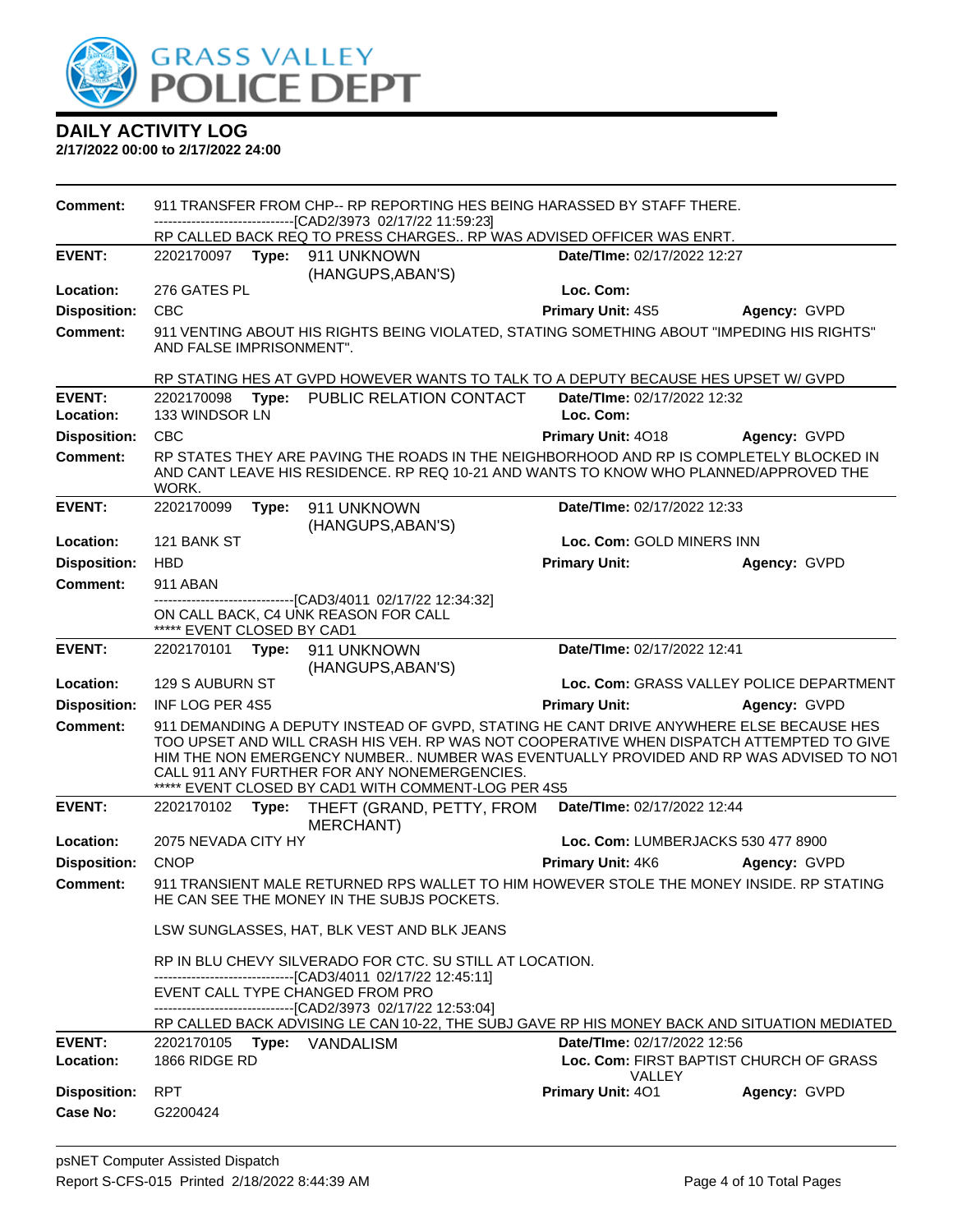

| Comment:            | RP IS ASSISTANCE PRINCIPAL AND STATES THERE ARE STUDENTS IN THE OFFICE REPORTING THAT<br>THERE WAS A JUV THAT WAS BREAKING BOTTLES ON OTHER STUDENTS VEHICLES IN THE CHURCH<br>PARKING LOT. PER RP, THE JUV STATED SUBJ'S WERE LAST SEEN RUNNING TWDS NUHS CAMPUS-- UNK IF<br>THEYRE STUDENTS THERE RP JUV WILL BE IN THE FRONT OFFICE<br>-------------------------------[CAD1/4056 02/17/22 12:59:16]<br>RP CALLED BY, J HAS WRIST LACERATION AND IS NEAR THE ENTRANCE TO NUHS<br>------------------------------[MERGED CAD1/4056 02/17/2022 13:00:00]<br>MERGED 2202170104 TYPE: MED<br>LOCATION: 11761 RIDGE RD<br><b>NUHS</b><br>RP: NAME: ALEX PHONE: 8026508 (530)<br>COMMENTS: 911 ACCIDENTAL CUT W/ GLASS, TRF TO CALFIRE.-------------------------------[CAD3/4011 02/17/22<br>12:53:09]<br>NOW STATING THEY ARE AT THE CHURCH BELOW NEVADA UNION<br>-------------------------------[CAD1/4056 02/17/22 13:45:01]<br>ISSUED CASE# G2200424 FOR AGENCY GVPD by UNIT 4O1 |                                          |              |
|---------------------|---------------------------------------------------------------------------------------------------------------------------------------------------------------------------------------------------------------------------------------------------------------------------------------------------------------------------------------------------------------------------------------------------------------------------------------------------------------------------------------------------------------------------------------------------------------------------------------------------------------------------------------------------------------------------------------------------------------------------------------------------------------------------------------------------------------------------------------------------------------------------------------------------------------------------------------------------------------------------------|------------------------------------------|--------------|
| <b>EVENT:</b>       | 2202170107    Type: ALL OTHERS                                                                                                                                                                                                                                                                                                                                                                                                                                                                                                                                                                                                                                                                                                                                                                                                                                                                                                                                                  | Date/TIme: 02/17/2022 12:59              |              |
| <b>Location:</b>    | 129 S AUBURN ST                                                                                                                                                                                                                                                                                                                                                                                                                                                                                                                                                                                                                                                                                                                                                                                                                                                                                                                                                                 | Loc. Com: GRASS VALLEY POLICE DEPARTMENT |              |
| <b>Disposition:</b> | CBC CLEARED BY MEDICS                                                                                                                                                                                                                                                                                                                                                                                                                                                                                                                                                                                                                                                                                                                                                                                                                                                                                                                                                           | <b>Primary Unit: 4K6</b>                 | Agency: GVPD |
| <b>Comment:</b>     | OW <sub>1</sub>                                                                                                                                                                                                                                                                                                                                                                                                                                                                                                                                                                                                                                                                                                                                                                                                                                                                                                                                                                 |                                          |              |
|                     | ---------------------------[CAD1/4056_02/17/22 12:59:30]<br>EVENT LOCATION CHANGED FROM GVPD<br>-------------------------------[CAD2/3973 02/17/22 13:00:39]<br>1039 CALFIRE                                                                                                                                                                                                                                                                                                                                                                                                                                                                                                                                                                                                                                                                                                                                                                                                    |                                          |              |
| <b>EVENT:</b>       | 2202170110 Type: EXTRA PATROL                                                                                                                                                                                                                                                                                                                                                                                                                                                                                                                                                                                                                                                                                                                                                                                                                                                                                                                                                   | Date/TIme: 02/17/2022 13:14              |              |
| Location:           | 10837 ROUGH & READY HIGHWAY                                                                                                                                                                                                                                                                                                                                                                                                                                                                                                                                                                                                                                                                                                                                                                                                                                                                                                                                                     | Loc. Com: LYMAN GILMORE SCHOOL           |              |
| <b>Disposition:</b> | <b>RPT</b>                                                                                                                                                                                                                                                                                                                                                                                                                                                                                                                                                                                                                                                                                                                                                                                                                                                                                                                                                                      | <b>Primary Unit: 403</b>                 | Agency: GVPD |
| Case No:            | G2200425                                                                                                                                                                                                                                                                                                                                                                                                                                                                                                                                                                                                                                                                                                                                                                                                                                                                                                                                                                        |                                          |              |
| <b>Comment:</b>     | -------------------------------[CAD1/4056 02/17/22 13:15:03]<br>EVENT LOCATION CHANGED FROM GILMORE<br>-------------------------------[CAD1/4056 02/17/22 13:57:25]<br>ISSUED CASE# G2200425 FOR AGENCY GVPD by UNIT 4O3                                                                                                                                                                                                                                                                                                                                                                                                                                                                                                                                                                                                                                                                                                                                                        |                                          |              |
| <b>EVENT:</b>       | 2202170126 Type: TRAFFIC (DUI, PARKING,<br>SPEED, HAZ                                                                                                                                                                                                                                                                                                                                                                                                                                                                                                                                                                                                                                                                                                                                                                                                                                                                                                                           | Date/TIme: 02/17/2022 13:59              |              |
| Location:           | 49 STATE/WE MCKNIGHT WY                                                                                                                                                                                                                                                                                                                                                                                                                                                                                                                                                                                                                                                                                                                                                                                                                                                                                                                                                         | Loc. Com: SB                             |              |
| <b>Disposition:</b> | <b>HBD</b>                                                                                                                                                                                                                                                                                                                                                                                                                                                                                                                                                                                                                                                                                                                                                                                                                                                                                                                                                                      | <b>Primary Unit:</b>                     | Agency: GVPD |
| Comment:            | 911 ABAN.                                                                                                                                                                                                                                                                                                                                                                                                                                                                                                                                                                                                                                                                                                                                                                                                                                                                                                                                                                       |                                          |              |
|                     | -------------------------------[CAD3/4011 02/17/22 14:01:30]<br>ON CALL BACK, RPTG 23103 DRIVERS IN TWO WHI HONDAS. DRIVERS WERE YELLING AT EACH OTHER,<br>TAKING THEIR SEATBELTS OFF, AND STICKING THEIR "BEHINDS" OUT OF THE WINDOWS WHILE DRIVING.<br>YOUNG MALE SUBJS                                                                                                                                                                                                                                                                                                                                                                                                                                                                                                                                                                                                                                                                                                       |                                          |              |
|                     | ------------------------------[CAD3/4011 02/17/22 14:01:53]<br>EVENT LOCATION CHANGED FROM LAT:39.24615200 LONG: -120.966886<br>-------------------------------[CAD3/4011_02/17/22 14:03:07]                                                                                                                                                                                                                                                                                                                                                                                                                                                                                                                                                                                                                                                                                                                                                                                    |                                          |              |
|                     | 10-39 CHP<br>--------------------------------[CAD1/4056 02/17/22 14:17:03]<br>EVENT CALL TYPE CHANGED FROM 911<br>***** EVENT CLOSED BY CAD1                                                                                                                                                                                                                                                                                                                                                                                                                                                                                                                                                                                                                                                                                                                                                                                                                                    |                                          |              |
| <b>EVENT:</b>       | 2202170140<br>Type: 911 UNKNOWN                                                                                                                                                                                                                                                                                                                                                                                                                                                                                                                                                                                                                                                                                                                                                                                                                                                                                                                                                 | Date/TIme: 02/17/2022 14:49              |              |
|                     | (HANGUPS, ABAN'S)                                                                                                                                                                                                                                                                                                                                                                                                                                                                                                                                                                                                                                                                                                                                                                                                                                                                                                                                                               |                                          |              |
| Location:           | 2054 NEVADA CITY HIGHWAY                                                                                                                                                                                                                                                                                                                                                                                                                                                                                                                                                                                                                                                                                                                                                                                                                                                                                                                                                        | Loc. Com: SAVE MART                      |              |
| <b>Disposition:</b> | <b>HBD</b>                                                                                                                                                                                                                                                                                                                                                                                                                                                                                                                                                                                                                                                                                                                                                                                                                                                                                                                                                                      | <b>Primary Unit:</b>                     | Agency: GVPD |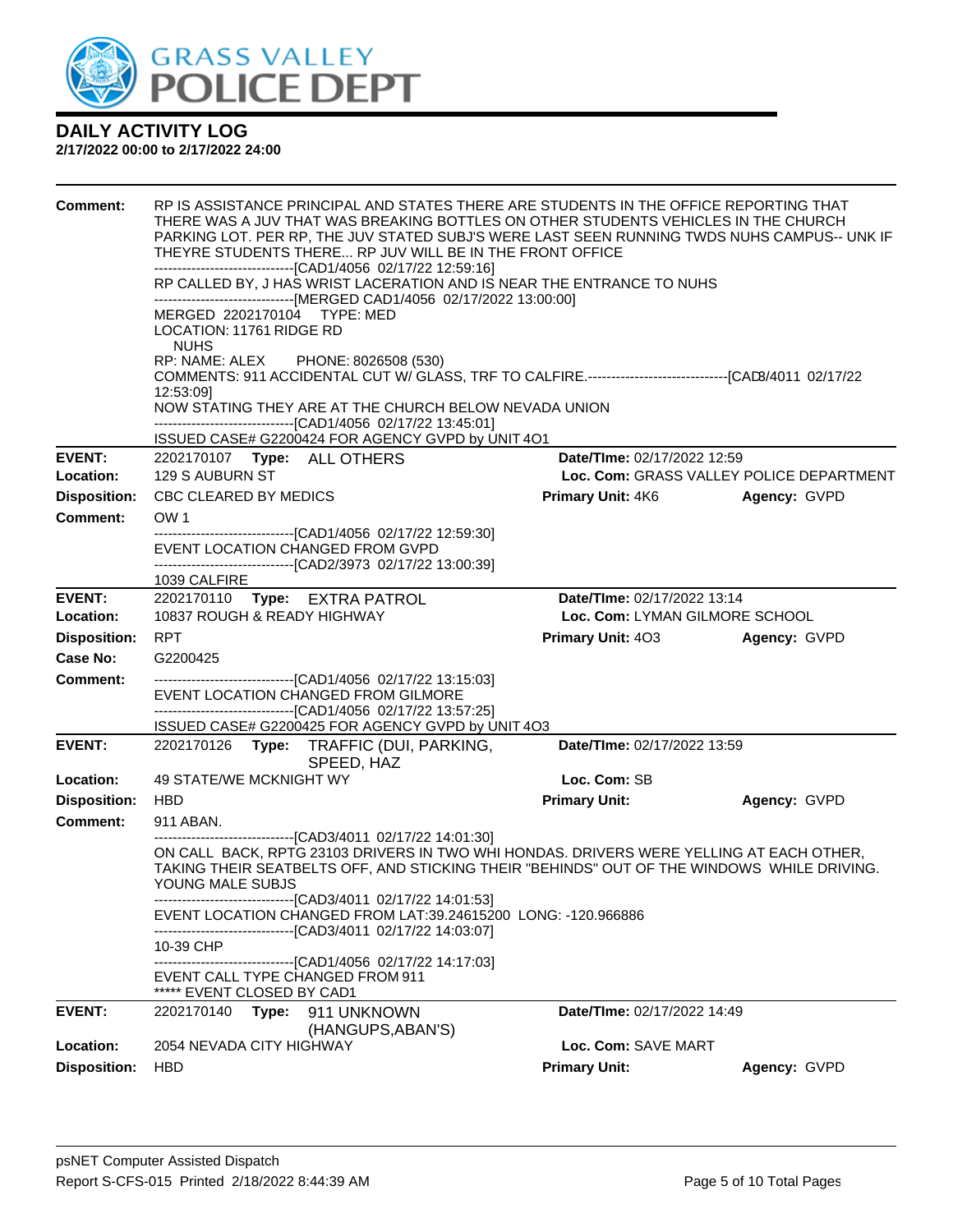

| Comment:            |                                                           |       | 911 OPEN LINE, SOUNDS LIKE POCKET DIAL                                                                                                               |                             |                                           |
|---------------------|-----------------------------------------------------------|-------|------------------------------------------------------------------------------------------------------------------------------------------------------|-----------------------------|-------------------------------------------|
|                     |                                                           |       | -------------------------------[CAD3/4011 02/17/22 14:50:49]<br>EVENT LOCATION CHANGED FROM LAT:39.23408200 LONG: -121.039112 GRASS VALLEY           |                             |                                           |
|                     |                                                           |       | -------------------------------[CAD3/4011 02/17/22 14:51:11]                                                                                         |                             |                                           |
|                     | ON CALL BACK, C4 ACCIDENTAL<br>***** EVENT CLOSED BY CAD3 |       |                                                                                                                                                      |                             |                                           |
| <b>EVENT:</b>       |                                                           |       | 2202170142 Type: DISTURBANCE (NOISE,<br>MUSIC, VERBAL, BARKI                                                                                         | Date/TIme: 02/17/2022 14:55 |                                           |
| Location:           | 305 W MAIN ST                                             |       |                                                                                                                                                      |                             | Loc. Com: THE BRET HARTE RETIREMENT INN   |
| <b>Disposition:</b> |                                                           |       | RPT PROPERTY COLLECTED, ADMONISHED FOR                                                                                                               | Primary Unit: 4K6           | Agency: GVPD                              |
| Case No:            | 602<br>G2200426                                           |       |                                                                                                                                                      |                             |                                           |
| Comment:            | 911 "CRAZY LADY" OUTSIDE W/ AN AX                         |       |                                                                                                                                                      |                             |                                           |
|                     |                                                           |       | -------------------------------[CAD3/4011 02/17/22 14:56:03]<br>RP GOT ALL THE CLIENTS INSIDE AWAY FROM THE SU                                       |                             |                                           |
|                     |                                                           |       | SU LSW WHI AND BLU STRIPED SWEATER ON HER HEAD, BEIGE SWEATER, LEGS BANDAGED UP<br>-------------------------------[CAD3/4011 02/17/22 14:56:33]      |                             |                                           |
|                     |                                                           |       | ALSO HAS A WALKER AND IS CURRENTLY DOING SOMETHING W/ TRASH STILL HAS AX IN HER HAND<br>-------------------------------[CAD3/4011 02/17/22 14:57:08] |                             |                                           |
|                     |                                                           |       | UNK DRUGS OR ALC OR IF THIS IS A MENTAL HEALTH ISSUE                                                                                                 |                             |                                           |
|                     | ELDERLY FEMALE                                            |       |                                                                                                                                                      |                             |                                           |
|                     |                                                           |       | -------------------------------[CAD3/4011 02/17/22 14:57:39]<br>CURRENTLY DIGGING UP THE GARDEN. NOT THREATENING ANYONE W/ THE AX                    |                             |                                           |
|                     |                                                           |       | -------------------------------[CAD1/4056 02/17/22 15:14:22]                                                                                         |                             |                                           |
| <b>EVENT:</b>       | 2202170148 Type: ALL OTHERS                               |       | ISSUED CASE# G2200426 FOR AGENCY GVPD by UNIT 4K6                                                                                                    | Date/TIme: 02/17/2022 15:11 |                                           |
| Location:           | 129 S AUBURN ST                                           |       |                                                                                                                                                      |                             | Loc. Com: GRASS VALLEY POLICE DEPARTMENT  |
| <b>Disposition:</b> | <b>RPT</b>                                                |       |                                                                                                                                                      | Primary Unit: 4021          | Agency: GVPD                              |
| Case No:            | G2200427                                                  |       |                                                                                                                                                      |                             |                                           |
|                     |                                                           |       |                                                                                                                                                      |                             |                                           |
| <b>Comment:</b>     |                                                           |       | RP REQ CTC TO DISCUSS THE R/O PROCESS                                                                                                                |                             |                                           |
|                     |                                                           |       | -------------------------------[CAD2/3973 02/17/22 16:07:36]<br>ISSUED CASE# G2200427 FOR AGENCY GVPD by UNIT 4O21                                   |                             |                                           |
| <b>EVENT:</b>       | 2202170152 <b>Type:</b>                                   |       | <b>RESTRAINING ORDERS (TRO,</b><br>OAH, CUSTODY, C                                                                                                   | Date/TIme: 02/17/2022 15:29 |                                           |
| Location:           | 155 GLASSON WY                                            |       |                                                                                                                                                      |                             | Loc. Com: SIERRA NEVADA MEMORIAL HOSPITAL |
| <b>Disposition:</b> | <b>RPT</b>                                                |       |                                                                                                                                                      | Primary Unit: 4021          | Agency: GVPD                              |
| Comment:            |                                                           |       | RP IFO GVPD REQ CONTACT REF RESTRAINING ORDER VIOLATION                                                                                              |                             |                                           |
| <b>EVENT:</b>       | 2202170156                                                | Type: | <b>COMMUNITY POLICING</b>                                                                                                                            | Date/TIme: 02/17/2022 15:38 |                                           |
| Location:           | 105 NEAL ST                                               |       | <b>ACTION</b>                                                                                                                                        | Loc. Com: SAFEWAY           |                                           |
| <b>Disposition:</b> | <b>CBC</b>                                                |       |                                                                                                                                                      | <b>Primary Unit:</b>        | Agency: GVPD                              |
| <b>Comment:</b>     |                                                           |       | -------------------------------[CAD1/4056 02/17/22 15:38:41]<br>EVENT LOCATION CHANGED FROM 105 NEAL                                                 |                             |                                           |
| <b>EVENT:</b>       | 2202170160                                                | Type: | <b>SUBJECT STOP</b>                                                                                                                                  | Date/TIme: 02/17/2022 15:45 |                                           |
| Location:           | 1125 SUTTON WY                                            |       |                                                                                                                                                      | Loc. Com:                   |                                           |
| <b>Disposition:</b> | CBC 98T                                                   |       |                                                                                                                                                      | Primary Unit: 4018          | Agency: GVPD                              |
| <b>Comment:</b>     |                                                           |       | ---------------------[CAD1/4056_02/17/22 15:48:46]                                                                                                   |                             |                                           |
| <b>EVENT:</b>       | 2202170168                                                | Type: | EVENT LOCATION CHANGED FROM GOODWILL SUTTON<br><b>SUSPICIOUS CIRCUMSTANCE</b><br>(VEHICLE, PERSON                                                    | Date/TIme: 02/17/2022 16:13 |                                           |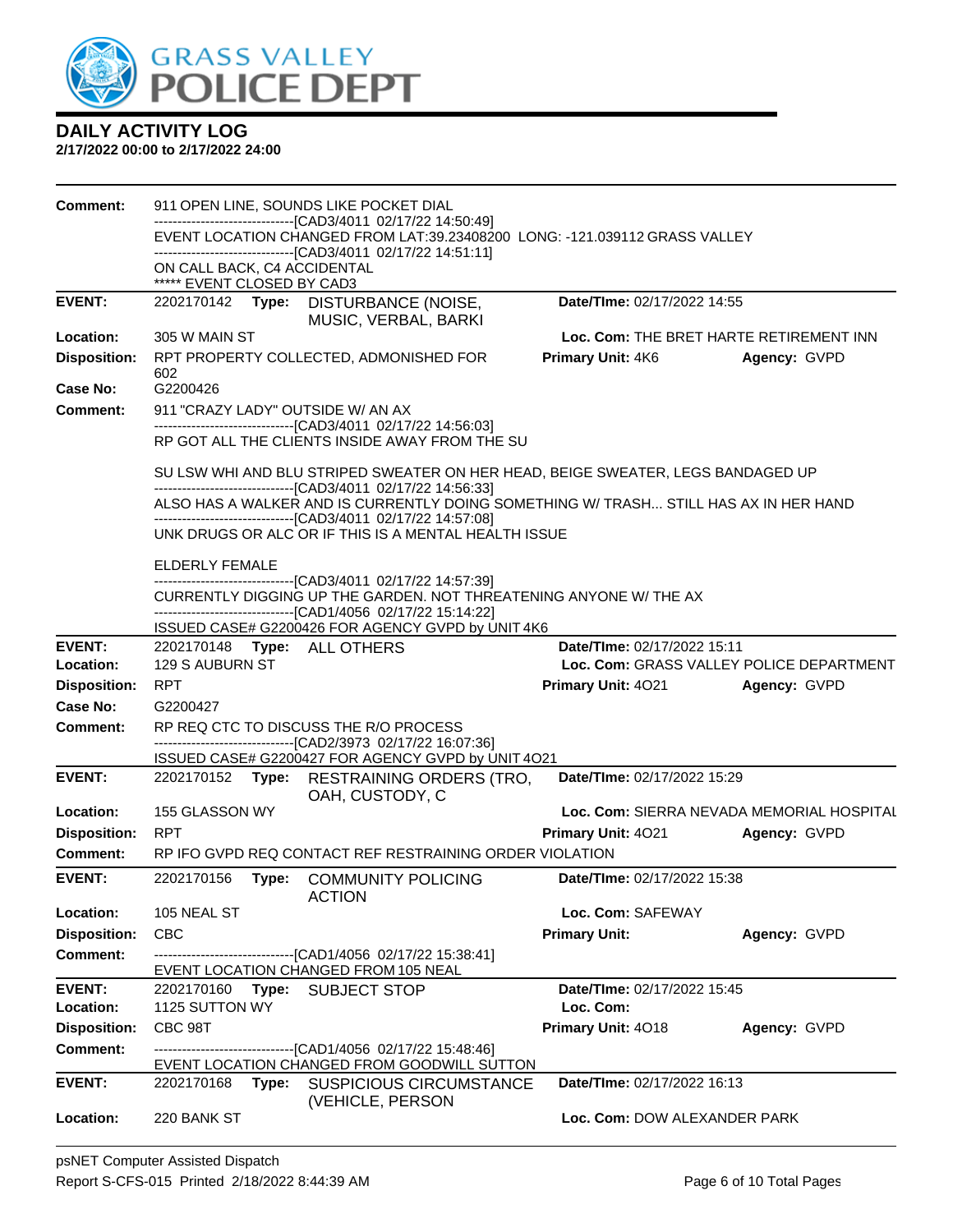

| <b>Disposition:</b>             | <b>CBC</b>                                                                                                                                        |                                                                         |                                                                                                                                                                                                                                         | <b>Primary Unit: 402</b>    | Agency: GVPD                             |  |
|---------------------------------|---------------------------------------------------------------------------------------------------------------------------------------------------|-------------------------------------------------------------------------|-----------------------------------------------------------------------------------------------------------------------------------------------------------------------------------------------------------------------------------------|-----------------------------|------------------------------------------|--|
| <b>Comment:</b>                 |                                                                                                                                                   | 911 RPT'G SOMETHING INAPPROPRIATE HAPPENING UNDER A BLANKET AT THE PARK |                                                                                                                                                                                                                                         |                             |                                          |  |
|                                 | 402 COPIES                                                                                                                                        |                                                                         | -----------------------[CAD2/3973_02/17/22_16:14:17]                                                                                                                                                                                    |                             |                                          |  |
| <b>EVENT:</b>                   | 2202170172                                                                                                                                        | Type:                                                                   | <b>ORDINANCES</b>                                                                                                                                                                                                                       | Date/TIme: 02/17/2022 16:22 |                                          |  |
|                                 |                                                                                                                                                   |                                                                         | (COUNTY/MUNICIPAL)                                                                                                                                                                                                                      |                             |                                          |  |
| Location:                       | WE EMPIRE ST/49/20 RAMP                                                                                                                           |                                                                         |                                                                                                                                                                                                                                         | Loc. Com:                   |                                          |  |
| <b>Disposition:</b><br>Comment: | <b>CBC</b>                                                                                                                                        |                                                                         |                                                                                                                                                                                                                                         | Primary Unit: 4018          | Agency: GVPD                             |  |
|                                 | RP RPT'G LARGE TRANSIENT CAMP IN THE AREA, STATES A LOT OF RECENT ACTIVITY, POSS H&S DEALING<br>------------------------[4O18/MDT 02/17/22 16:38] |                                                                         |                                                                                                                                                                                                                                         |                             |                                          |  |
|                                 |                                                                                                                                                   |                                                                         | INFO FWD"D TO 4017 FOR FOLLOW UP. 10-39 RP. CBC.                                                                                                                                                                                        |                             |                                          |  |
| <b>EVENT:</b>                   |                                                                                                                                                   |                                                                         | 2202170173 Type: DISTURBANCE (NOISE,<br>MUSIC, VERBAL, BARKI                                                                                                                                                                            | Date/TIme: 02/17/2022 16:28 |                                          |  |
| Location:                       | 1125 SUTTON WY                                                                                                                                    |                                                                         |                                                                                                                                                                                                                                         | Loc. Com: GOODWILL          |                                          |  |
| <b>Disposition:</b>             | CBC 98T                                                                                                                                           |                                                                         |                                                                                                                                                                                                                                         | Primary Unit: 4K6           | Agency: GVPD                             |  |
| <b>Comment:</b>                 |                                                                                                                                                   |                                                                         | CHP XFER NO INFO PROVIDED/ RP STATED SOMETHING ABOUT A FEMALE CAUSING A SCENE, RP COULD<br>NOT HEAR DISPATCH AND COULDNT GIVE ANY ADD INFO. POSS RELATED TO4018'S SUBJ STOP<br>--------------------------------[4K6/MDT 02/17/22 17:01] |                             |                                          |  |
|                                 | WAS INSIDE OF GOODWILL.                                                                                                                           |                                                                         | CTC MADE WITH RP WHO ADV THAT SU SPRAYED THE INSIDE OF HIS TRUCK WITH BEAR SPRY WHILE HE                                                                                                                                                |                             |                                          |  |
|                                 |                                                                                                                                                   |                                                                         | SU ADV RP HAD BEEN FOLLOWING HER, BUT BOTH RP AND SU ADVISED THEY DIDNT KNOW EACH OTHER.                                                                                                                                                |                             |                                          |  |
|                                 |                                                                                                                                                   |                                                                         | RP DECLINED TO PRESS CHARGES.                                                                                                                                                                                                           |                             |                                          |  |
|                                 | <b>CBC</b>                                                                                                                                        |                                                                         |                                                                                                                                                                                                                                         |                             |                                          |  |
| <b>EVENT:</b>                   | 2202170175                                                                                                                                        | Type:                                                                   | <b>CITIZEN ASSIST (CIVIL</b><br>STANDBY'S, LOCKOUT                                                                                                                                                                                      | Date/TIme: 02/17/2022 16:34 |                                          |  |
| Location:                       | 1262 SUTTON WY                                                                                                                                    |                                                                         |                                                                                                                                                                                                                                         |                             | Loc. Com: HOSPITALITY HOUSE 530 271 7144 |  |
| <b>Disposition:</b>             | <b>CBC</b>                                                                                                                                        |                                                                         |                                                                                                                                                                                                                                         | <b>Primary Unit: 4S5</b>    | Agency: GVPD                             |  |
| Comment:                        | <b>CLEARANCE</b>                                                                                                                                  |                                                                         |                                                                                                                                                                                                                                         |                             |                                          |  |
| <b>EVENT:</b>                   | 2202170176                                                                                                                                        |                                                                         | Type: TRAFFIC ACCIDENT                                                                                                                                                                                                                  | Date/TIme: 02/17/2022 16:40 |                                          |  |
| Location:                       | 136 IDAHO MARYLAND RD                                                                                                                             |                                                                         |                                                                                                                                                                                                                                         | Loc. Com:                   |                                          |  |
| <b>Disposition:</b>             | <b>RPT</b>                                                                                                                                        |                                                                         |                                                                                                                                                                                                                                         | Primary Unit: 401           | Agency: GVPD                             |  |
| Case No:                        | G2200428                                                                                                                                          |                                                                         |                                                                                                                                                                                                                                         |                             |                                          |  |
| <b>Comment:</b>                 |                                                                                                                                                   |                                                                         | TRUCK VS MOTORCYCLE PER CALFIRE SCANNER<br>--------------------------------[CAD2/3973 02/17/22 16:40:38]                                                                                                                                |                             |                                          |  |
|                                 | <b>VOICED</b>                                                                                                                                     |                                                                         |                                                                                                                                                                                                                                         |                             |                                          |  |
|                                 |                                                                                                                                                   |                                                                         | -------------------[CAD2/3973_02/17/22_16:58:48]                                                                                                                                                                                        |                             |                                          |  |
| <b>EVENT:</b>                   | 2202170178                                                                                                                                        | Type:                                                                   | ISSUED CASE# G2200428 FOR AGENCY GVPD by UNIT 4O1<br>TRAFFIC (DUI, PARKING,                                                                                                                                                             | Date/TIme: 02/17/2022 16:46 |                                          |  |
|                                 |                                                                                                                                                   |                                                                         | SPEED, HAZ                                                                                                                                                                                                                              |                             |                                          |  |
| Location:                       |                                                                                                                                                   |                                                                         | LA BARR MEADOWS RD/EA MCKNIGHT WY                                                                                                                                                                                                       | Loc. Com:                   |                                          |  |
| <b>Disposition:</b>             | <b>CBC</b>                                                                                                                                        |                                                                         |                                                                                                                                                                                                                                         | Primary Unit: 4S5           | Agency: GVPD                             |  |
| <b>Comment:</b>                 |                                                                                                                                                   |                                                                         | PER CHP// ASPHALT ALL OVER THE ROADWAY, HITTING EVERYONES WINDSHIELDS.                                                                                                                                                                  |                             |                                          |  |
|                                 |                                                                                                                                                   |                                                                         | CHP TRIED TO CALL COUNTY ROADS HOWEVER THEY DIDNT ANSWER.                                                                                                                                                                               |                             |                                          |  |
|                                 |                                                                                                                                                   |                                                                         | -------------------------------[CAD2/3973 02/17/22 16:58:37]<br>4S5 ADVISED HE WILL CALL PUBLIC WORKS                                                                                                                                   |                             |                                          |  |
|                                 |                                                                                                                                                   |                                                                         | -------------------------------[CAD2/3973_02/17/22_16:59:55]                                                                                                                                                                            |                             |                                          |  |
|                                 | PER 4S5- PW ADVISED                                                                                                                               |                                                                         |                                                                                                                                                                                                                                         |                             |                                          |  |
| <b>EVENT:</b>                   | 2202170181 Type:                                                                                                                                  |                                                                         | TRAFFIC (DUI, PARKING,<br>SPEED, HAZ                                                                                                                                                                                                    | Date/TIme: 02/17/2022 16:48 |                                          |  |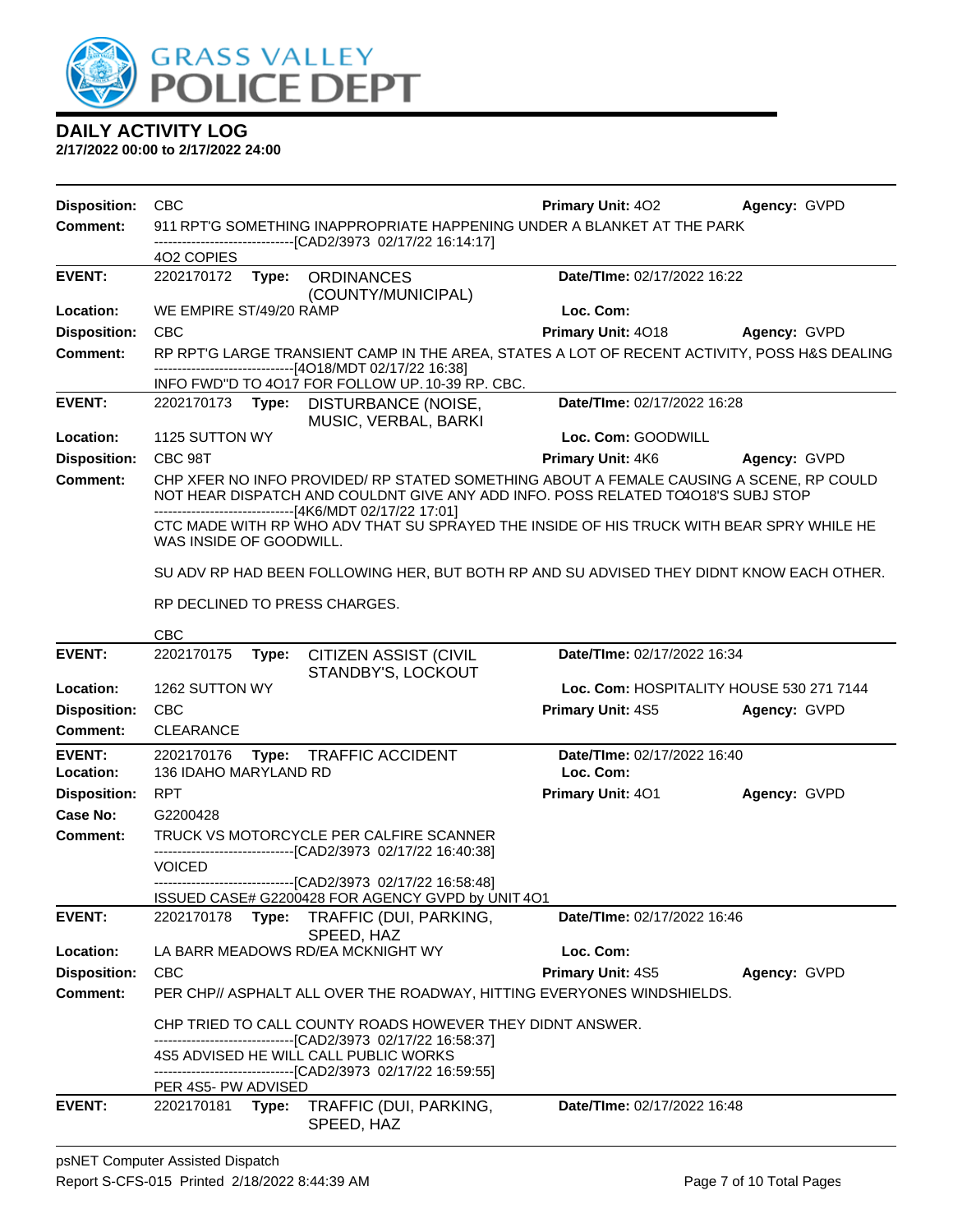

| Location:           | 380 SIERRA COLLEGE DR                                                                                                                                                                 |       |                                                                                                                                                                                                                                                                                                                                        | Loc. Com: TWRDS RIDGE       |                                           |  |
|---------------------|---------------------------------------------------------------------------------------------------------------------------------------------------------------------------------------|-------|----------------------------------------------------------------------------------------------------------------------------------------------------------------------------------------------------------------------------------------------------------------------------------------------------------------------------------------|-----------------------------|-------------------------------------------|--|
| <b>Disposition:</b> | UTL                                                                                                                                                                                   |       |                                                                                                                                                                                                                                                                                                                                        | <b>Primary Unit: 4S5</b>    | Agency: GVPD                              |  |
| Comment:            | 911 RPT'G 23152 LARGE WHI PK LP:61714V2, DRIVER JUST LEFT RP'S PLACE OF WORK CLEARLY HBD<br><b>OLDER WMA BRO PANTS</b><br>------------------------------[CAD2/3973 02/17/22 16:50:41] |       |                                                                                                                                                                                                                                                                                                                                        |                             |                                           |  |
|                     | ALL UNITS 10-6 ON TC EVENT 176                                                                                                                                                        |       |                                                                                                                                                                                                                                                                                                                                        |                             |                                           |  |
| <b>EVENT:</b>       | 2202170194 <b>Type:</b>                                                                                                                                                               |       | <b>CITIZEN ASSIST (CIVIL</b><br>STANDBY'S, LOCKOUT                                                                                                                                                                                                                                                                                     | Date/TIme: 02/17/2022 17:40 |                                           |  |
| Location:           | 1262 SUTTON WY                                                                                                                                                                        |       |                                                                                                                                                                                                                                                                                                                                        |                             | Loc. Com: HOSPITALITY HOUSE 530 271 7144  |  |
| <b>Disposition:</b> | <b>CBC</b>                                                                                                                                                                            |       |                                                                                                                                                                                                                                                                                                                                        | <b>Primary Unit: 4S5</b>    | Agency: GVPD                              |  |
| <b>Comment:</b>     | CLEARANCE                                                                                                                                                                             |       |                                                                                                                                                                                                                                                                                                                                        |                             |                                           |  |
| <b>EVENT:</b>       | 2202170204                                                                                                                                                                            | Type: | 911 UNKNOWN<br>(HANGUPS, ABAN'S)                                                                                                                                                                                                                                                                                                       | Date/TIme: 02/17/2022 18:11 |                                           |  |
| Location:           | 310 COLFAX AV                                                                                                                                                                         |       |                                                                                                                                                                                                                                                                                                                                        |                             | Loc. Com: TEAM 3 FAMILY COUNSELING CENTER |  |
| <b>Disposition:</b> | <b>HBD</b>                                                                                                                                                                            |       |                                                                                                                                                                                                                                                                                                                                        | <b>Primary Unit:</b>        | Agency: GVPD                              |  |
| <b>Comment:</b>     | <b>HANG UP</b>                                                                                                                                                                        |       |                                                                                                                                                                                                                                                                                                                                        |                             |                                           |  |
|                     |                                                                                                                                                                                       |       | --------------------------------[CAD3/4011_02/17/22_18:23:39]<br>EVENT LOCATION CHANGED FROM LAT:39.21920100 LONG: -121.052352 GRASS VALLEY<br>-------------------------------[CAD3/4011_02/17/22 18:23:46]                                                                                                                            |                             |                                           |  |
|                     | ON CALL BACK, C4 ACCIDENTAL<br>***** EVENT CLOSED BY CAD3                                                                                                                             |       |                                                                                                                                                                                                                                                                                                                                        |                             |                                           |  |
| <b>EVENT:</b>       |                                                                                                                                                                                       |       | 2202170210 Type: 911 UNKNOWN<br>(HANGUPS, ABAN'S)                                                                                                                                                                                                                                                                                      | Date/TIme: 02/17/2022 19:12 |                                           |  |
| Location:           | 227 WOODSIDE CT                                                                                                                                                                       |       |                                                                                                                                                                                                                                                                                                                                        | Loc. Com:                   |                                           |  |
| <b>Disposition:</b> | HBD LOG PER 4S3                                                                                                                                                                       |       |                                                                                                                                                                                                                                                                                                                                        | <b>Primary Unit:</b>        | Agency: GVPD                              |  |
| <b>Comment:</b>     |                                                                                                                                                                                       |       | 911 ACCIDENTAL, RP CLAIMS SHE CALLED WRONG NUMBER AND IS CODE4.<br>-------------------------------[CAD3/4106 02/17/22 19:32:28]                                                                                                                                                                                                        |                             |                                           |  |
|                     | 4S3 ADVISED                                                                                                                                                                           |       | ***** EVENT CLOSED BY CAD3 WITH COMMENT-LOG PER 4S3                                                                                                                                                                                                                                                                                    |                             |                                           |  |
| <b>EVENT:</b>       | 2202170219                                                                                                                                                                            |       | Type: DISTURBANCE (NOISE,<br>MUSIC, VERBAL, BARKI                                                                                                                                                                                                                                                                                      | Date/TIme: 02/17/2022 20:37 |                                           |  |
| Location:           | 133 S AUBURN ST                                                                                                                                                                       |       |                                                                                                                                                                                                                                                                                                                                        | Loc. Com: 76 STATION        |                                           |  |
| <b>Disposition:</b> |                                                                                                                                                                                       |       | CBC 98T MEDICS REFUSED TO WANTING BED                                                                                                                                                                                                                                                                                                  | Primary Unit: 4K6           | Agency: GVPD                              |  |
| <b>Comment:</b>     |                                                                                                                                                                                       |       | 911 REPORTING MALE REFUSING TO LEAVE.                                                                                                                                                                                                                                                                                                  |                             |                                           |  |
|                     |                                                                                                                                                                                       |       | --------------------------[CAD1/4085_02/17/22 20:37:12]<br>PER RP, MALE IS STATING HE NEEDS AN AMBULANCE<br>------------------------------[CAD1/4085 02/17/22 20:38:03]                                                                                                                                                                |                             |                                           |  |
|                     |                                                                                                                                                                                       |       | 10-39 CALFIRE, THEY ARE STARTING                                                                                                                                                                                                                                                                                                       |                             |                                           |  |
|                     |                                                                                                                                                                                       |       | -------------------------------[CAD3/4106 02/17/22 20:43:11]<br>1039 CALFIRE TO RESPOND, AND CLEAR TO ENTER                                                                                                                                                                                                                            |                             |                                           |  |
| <b>EVENT:</b>       |                                                                                                                                                                                       |       | 2202170223 Type: VANDALISM                                                                                                                                                                                                                                                                                                             | Date/TIme: 02/17/2022 20:54 |                                           |  |
| Location:           | 119 CONAWAY AV                                                                                                                                                                        |       |                                                                                                                                                                                                                                                                                                                                        | Loc. Com:                   |                                           |  |
| <b>Disposition:</b> | <b>CBC</b>                                                                                                                                                                            |       |                                                                                                                                                                                                                                                                                                                                        | Primary Unit: 4011          | Agency: GVPD                              |  |
| <b>Comment:</b>     |                                                                                                                                                                                       |       | 911 CALLER REPORITNG PEOPLE HAD JUST EGGED HIS HOUSE, THEY ARE LOCATED AT A HOUSE ON RACE<br>ST THAT IS LOCATED DIRECTLY BEHIND RP'S RESIDENCE. PER RP, THEY WERE THROWING EGGS FROM<br>PORCH OF THE HOUSE ON RACE TO RPS RESIDENCE. OCCURED A FEW MINUTES AGO<br>------------------------------[MERGED CAD3/4106 02/17/2022 21:15:18] |                             |                                           |  |
|                     | LOCATION: 122 RACE ST<br>RP:                                                                                                                                                          |       | MERGED 2202170225 TYPE: ATC                                                                                                                                                                                                                                                                                                            |                             |                                           |  |
|                     |                                                                                                                                                                                       |       | EVENT LOCATION CHANGED FROM 122 RACE ST                                                                                                                                                                                                                                                                                                |                             |                                           |  |
| <b>EVENT:</b>       |                                                                                                                                                                                       |       | 2202170225 Type: ATTEMPT TO CONTACT                                                                                                                                                                                                                                                                                                    | Date/TIme: 02/17/2022 21:14 |                                           |  |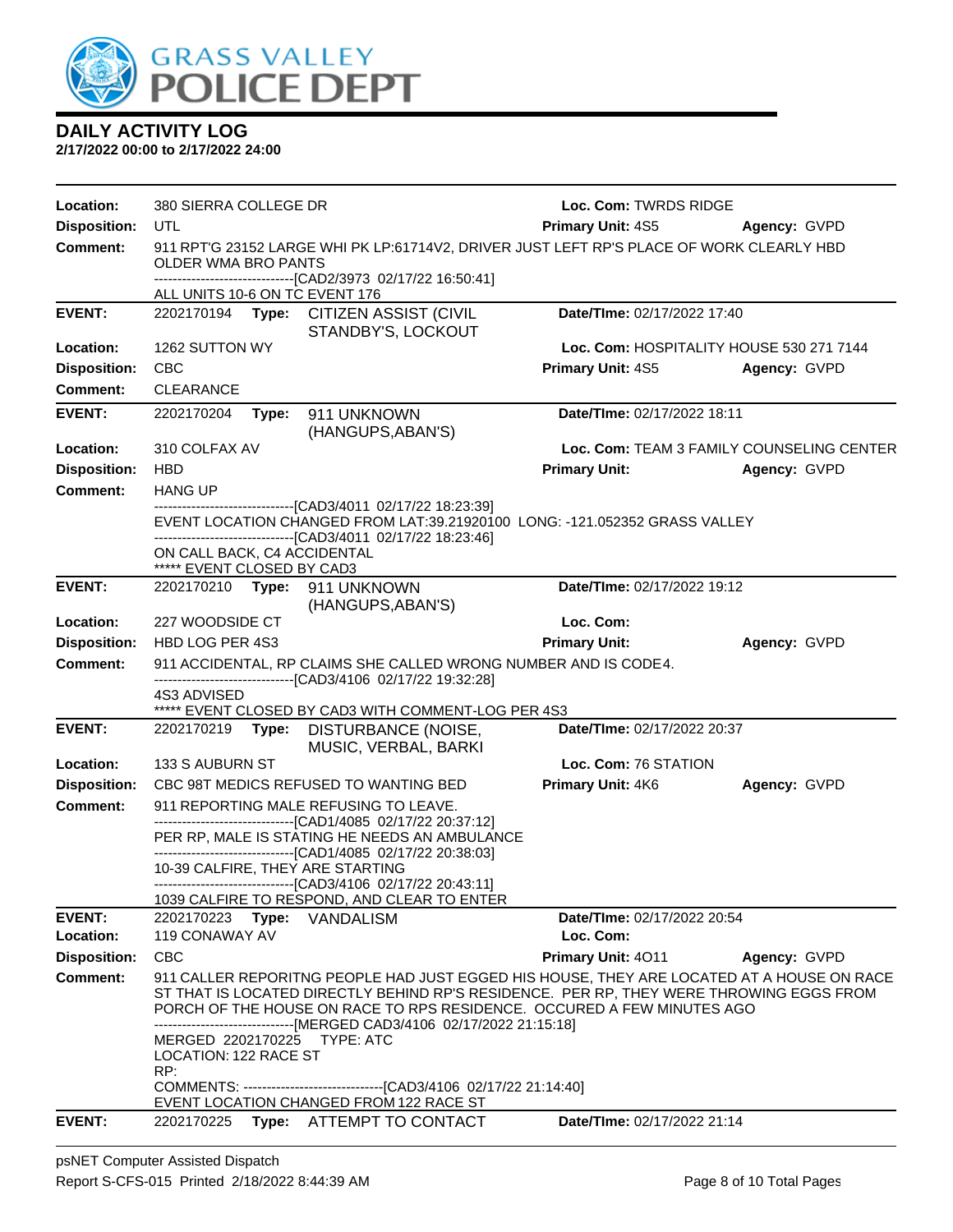

| Location:           | 122 RACE ST                                         |       |                                                                                                                                                                                                                                                                                                                                                                                                                                            | Loc. Com:                          |                                        |
|---------------------|-----------------------------------------------------|-------|--------------------------------------------------------------------------------------------------------------------------------------------------------------------------------------------------------------------------------------------------------------------------------------------------------------------------------------------------------------------------------------------------------------------------------------------|------------------------------------|----------------------------------------|
| <b>Disposition:</b> | MERGED 2202170223                                   |       |                                                                                                                                                                                                                                                                                                                                                                                                                                            | Primary Unit: 4011                 | Agency: GVPD                           |
| <b>Comment:</b>     |                                                     |       | --------------------------------[CAD3/4106 02/17/22 21:14:40]                                                                                                                                                                                                                                                                                                                                                                              |                                    |                                        |
|                     |                                                     |       | EVENT LOCATION CHANGED FROM 122 RACE ST<br>***** EVENT CLOSED BY CAD3 WITH COMMENT-2202170223                                                                                                                                                                                                                                                                                                                                              |                                    |                                        |
| <b>EVENT:</b>       | 2202170226                                          |       | Type: SUSPICIOUS CIRCUMSTANCE<br>(VEHICLE, PERSON                                                                                                                                                                                                                                                                                                                                                                                          | Date/TIme: 02/17/2022 21:28        |                                        |
| Location:           | 265 SUTTON WY                                       |       |                                                                                                                                                                                                                                                                                                                                                                                                                                            | <b>CONSTRUCTIO</b>                 | Loc. Com: BETWEEN BACK OF APTS AND NEW |
| <b>Disposition:</b> | CBC 98T                                             |       |                                                                                                                                                                                                                                                                                                                                                                                                                                            | Primary Unit: 4020                 | Agency: GVPD                           |
| <b>Comment:</b>     | DESC, RP FINDS IT SUS.                              |       | RP REPORTING BETWEEN BACK OF APARTMENTS AND NEW CONSTRUCTION SITE, THERE IS A VEH IN THE<br>WOODS WITH ITS HEADLIGHTS ON FOR LAST 30 MINS. WHILE LL, VEH TURNED LIGHTS OFF, UNK FURTHER                                                                                                                                                                                                                                                    |                                    |                                        |
| <b>EVENT:</b>       | 2202170229 Type:                                    |       | DISTURBANCE (NOISE,<br>MUSIC, VERBAL, BARKI                                                                                                                                                                                                                                                                                                                                                                                                | Date/TIme: 02/17/2022 21:52        |                                        |
| Location:           | 536 WHITING ST #73                                  |       |                                                                                                                                                                                                                                                                                                                                                                                                                                            | Loc. Com: CROWN POINT APARTMENTS   |                                        |
| <b>Disposition:</b> | <b>RPT</b>                                          |       |                                                                                                                                                                                                                                                                                                                                                                                                                                            | Primary Unit: 4011                 | Agency: GVPD                           |
| Case No:            | G2200429                                            |       |                                                                                                                                                                                                                                                                                                                                                                                                                                            |                                    |                                        |
| Comment:            |                                                     |       | RP REPORTING SHE HAS BARRICADED HIMSELF INSIDE HER ROOM, RP STATES SU MALE IS REALLY ANGRY<br>AND IS THREATING TO KILL RP'S CHILD TOMORROW. RP STATES SHE THINKS HE IS NOW OUTSIDE HOUSE<br>AND HAS KILLED RP'S PETS IN THE PAST. PER RP, SU OWNS A FIREARM BUT SHE HAS NOT SEEN IT, UNK<br>HBD BUT SUBJ HAS TAKEN LIQUOR FROM RP'S RESIDENCE. ASSOCIATED SIL HYUN TIBURON<br>-------------------------------[CAD1/4085 02/17/22 21:53:58] |                                    |                                        |
|                     | <b>NAME CLEARLY</b>                                 |       | RP IS TALKING AROUND IN CIRCLES AND NOT MAKING MUCH SENSE. RP COULD NOT COMMUNICATE HER<br>------------------------------[CAD3/4106 02/17/22 22:36:23]                                                                                                                                                                                                                                                                                     |                                    |                                        |
|                     |                                                     |       | ISSUED CASE# G2200429 FOR AGENCY GVPD by UNIT 4O11                                                                                                                                                                                                                                                                                                                                                                                         |                                    |                                        |
|                     |                                                     |       |                                                                                                                                                                                                                                                                                                                                                                                                                                            |                                    |                                        |
| <b>EVENT:</b>       |                                                     |       | 2202170232 Type: TRAFFIC (DUI, PARKING,<br>SPEED, HAZ                                                                                                                                                                                                                                                                                                                                                                                      | Date/TIme: 02/17/2022 22:18        |                                        |
| Location:           |                                                     |       | 49/20 RAMP STATE/SO AUBURN ST                                                                                                                                                                                                                                                                                                                                                                                                              | Loc. Com:                          |                                        |
| <b>Disposition:</b> | <b>HBD</b>                                          |       |                                                                                                                                                                                                                                                                                                                                                                                                                                            | <b>Primary Unit:</b>               | Agency: GVPD                           |
| <b>Comment:</b>     |                                                     |       | 911 REPORITNG 23103 WHI FORD TRANSIT VAN WITH COMPANY NAME "PRIDE" TAILGATING RP.                                                                                                                                                                                                                                                                                                                                                          |                                    |                                        |
|                     | VOICED                                              |       | -------------------------------[CAD3/4106 02/17/22 22:19:24]                                                                                                                                                                                                                                                                                                                                                                               |                                    |                                        |
| <b>EVENT:</b>       | ***** EVENT CLOSED BY CAD3<br>2202170234 Type: FIRE |       |                                                                                                                                                                                                                                                                                                                                                                                                                                            | Date/TIme: 02/17/2022 22:27        |                                        |
| Location:           | 265 SUTTON WY                                       |       |                                                                                                                                                                                                                                                                                                                                                                                                                                            | Loc. Com: GLENBROOK APARTMENTS     |                                        |
| <b>Disposition:</b> | <b>HBD</b>                                          |       |                                                                                                                                                                                                                                                                                                                                                                                                                                            | <b>Primary Unit:</b>               | <b>Agency: GVPD</b>                    |
| <b>Comment:</b>     | EVENT CLOSED BY CAD3                                |       | BUS LINE REPORTING FIRE GOING BEHIND THE APARTMENTS, BETWEEN APTS AND CONSTRUCTION SITE.<br>LIKELY A CAMPFIRE. XFER TO CALFIRE.                                                                                                                                                                                                                                                                                                            |                                    |                                        |
| <b>EVENT:</b>       | 2202170236                                          |       | Type: ALL OTHERS                                                                                                                                                                                                                                                                                                                                                                                                                           | Date/TIme: 02/17/2022 22:33        |                                        |
| Location:           | 105 NEAL ST                                         |       |                                                                                                                                                                                                                                                                                                                                                                                                                                            | Loc. Com: SAFEWAY                  |                                        |
| <b>Disposition:</b> | <b>CBC</b>                                          |       |                                                                                                                                                                                                                                                                                                                                                                                                                                            | Primary Unit: 4020                 | Agency: GVPD                           |
| <b>Comment:</b>     |                                                     |       | RP REQ CONTACT REGARDING HIS MISSING DOG TAGS. STATES HE WILL BE IFO SAFEWAY.                                                                                                                                                                                                                                                                                                                                                              |                                    |                                        |
| <b>EVENT:</b>       | 2202170243                                          | Type: | <b>FOLLOWUP</b>                                                                                                                                                                                                                                                                                                                                                                                                                            | <b>Date/TIme: 02/17/2022 23:40</b> |                                        |
| Location:           | 536 WHITING ST #73                                  |       |                                                                                                                                                                                                                                                                                                                                                                                                                                            | Loc. Com: CROWN POINT APARTMENTS   |                                        |
| <b>Disposition:</b> | <b>CBC</b>                                          |       |                                                                                                                                                                                                                                                                                                                                                                                                                                            | <b>Primary Unit: 4011</b>          | Agency: GVPD                           |
| <b>Comment:</b>     | <b>EPO SERVICE</b>                                  |       |                                                                                                                                                                                                                                                                                                                                                                                                                                            |                                    |                                        |
|                     |                                                     |       | -------[CAD3/4106_02/17/22 23:43:44]<br>EVENT LOCATION CHANGED FROM 536 WHITING ST #73                                                                                                                                                                                                                                                                                                                                                     |                                    |                                        |